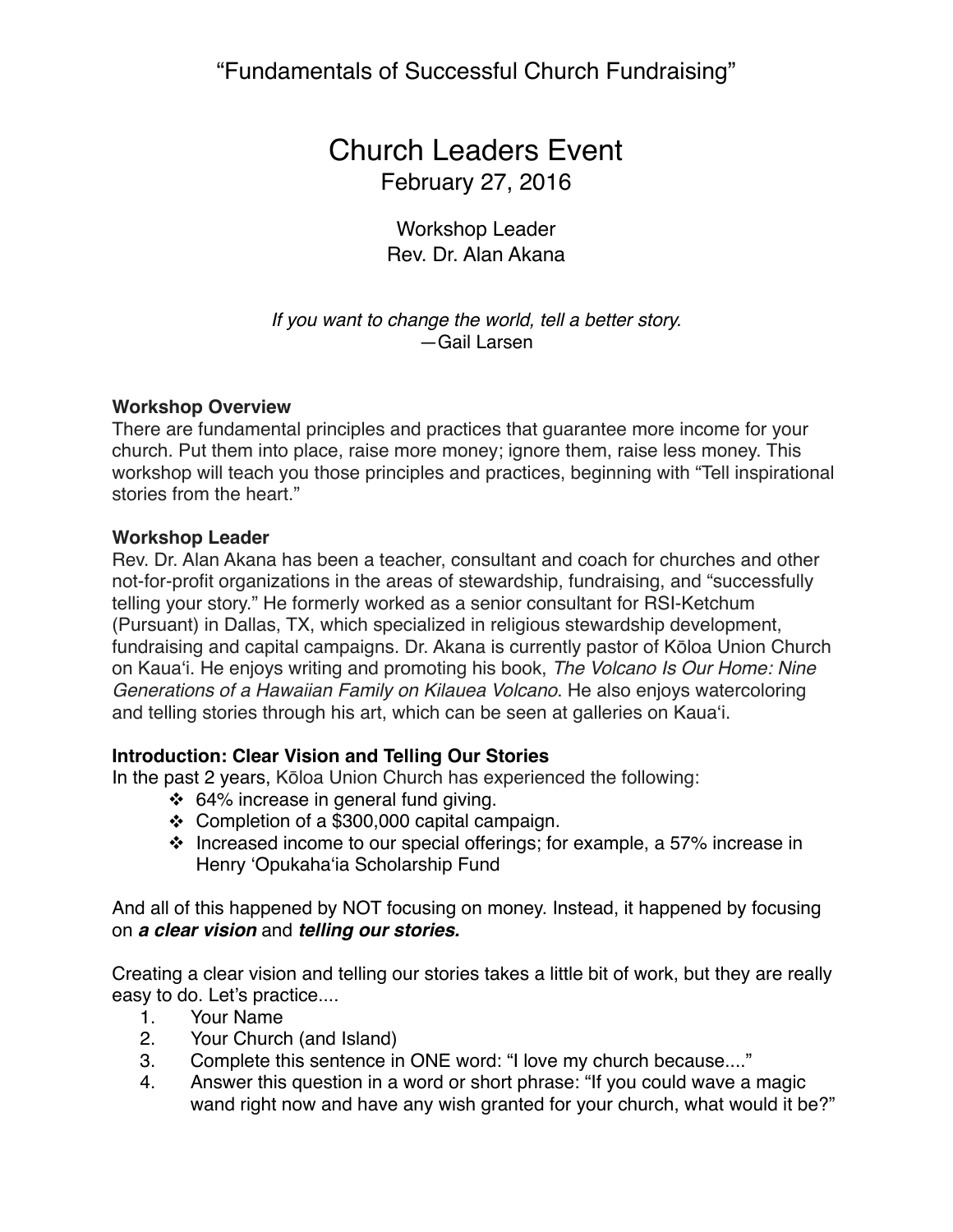## **The 4 "I's" of of Successful Church Fundraising**

## **Inform**

- $\div$  Create a vision ahead of time: "If you could wave a magic wand...." "If money were no object...."
- $\div$  Pick a theme and Scripture verse.
- $\div$  12-15 Rule: If you are going to do something extraordinary in your church, people need to hear about it a minimum of 12-15 times ("intentional saturation of key information"). This includes printed and verbal communications (in addition to electronic), including at least two letters from the pastor.
- $\div$  Focus some on the past: changed lives, meaningful community.
- $\div$  Focus some on the present: what is happening now.
- $\cdot$  Focus even more on the future: vision, mission and opportunities.

### **Involve**

- "When people do anything for a fundraising effort and they clearly understand why they are doing it, they tend to give about 30% more than they do when they have no involvement whatsoever."
- $\div$  Give everyone the opportunity to do something:
	- v Pray
	- $\div$  Share their story in speech and writing
	- $\div$  Roll up their sleeves and help in any way: assist with an event, participate in a fun project, stuff envelopes, make phone calls.
- $\div$  Always involve the children and teenagers of your church.
- v Plan an event with food and drinks on Commitment Sunday

### **Inspire**

- $\cdot$  Ask people to pray. Creating a campaign prayer is very inspiring. Keep it positive, grateful and hopeful. Include a prayer for the *overall success* of the fundraising effort (ex. "O God, may we all open our hearts and give generously to what you are doing among us."). Also include a prayer of *personal commitment*; here are some examples ("O God..."):
	- \* "How can my giving truly represent the gratitude I have for our church?"
	- \* "What do you want to do through me to fulfill your vision for our church?"
	- \* "How can my giving help our church bring God's love to many others?"
- $\cdot$  Think of how you can inspire in everything you do: letters, worship, training....
- v Think of visual aids: banners, posters, a **visual project**
- v Have 4 Inspiration Sundays in a row: vision, sermons, stories, Scriptures; with the last Sunday being Commitment Sunday.

### **Invite**

- $\div$  Invite people to pray.
- $\div$  Invite people to do something.
- $\div$  Invite people to make a generous financial commitment.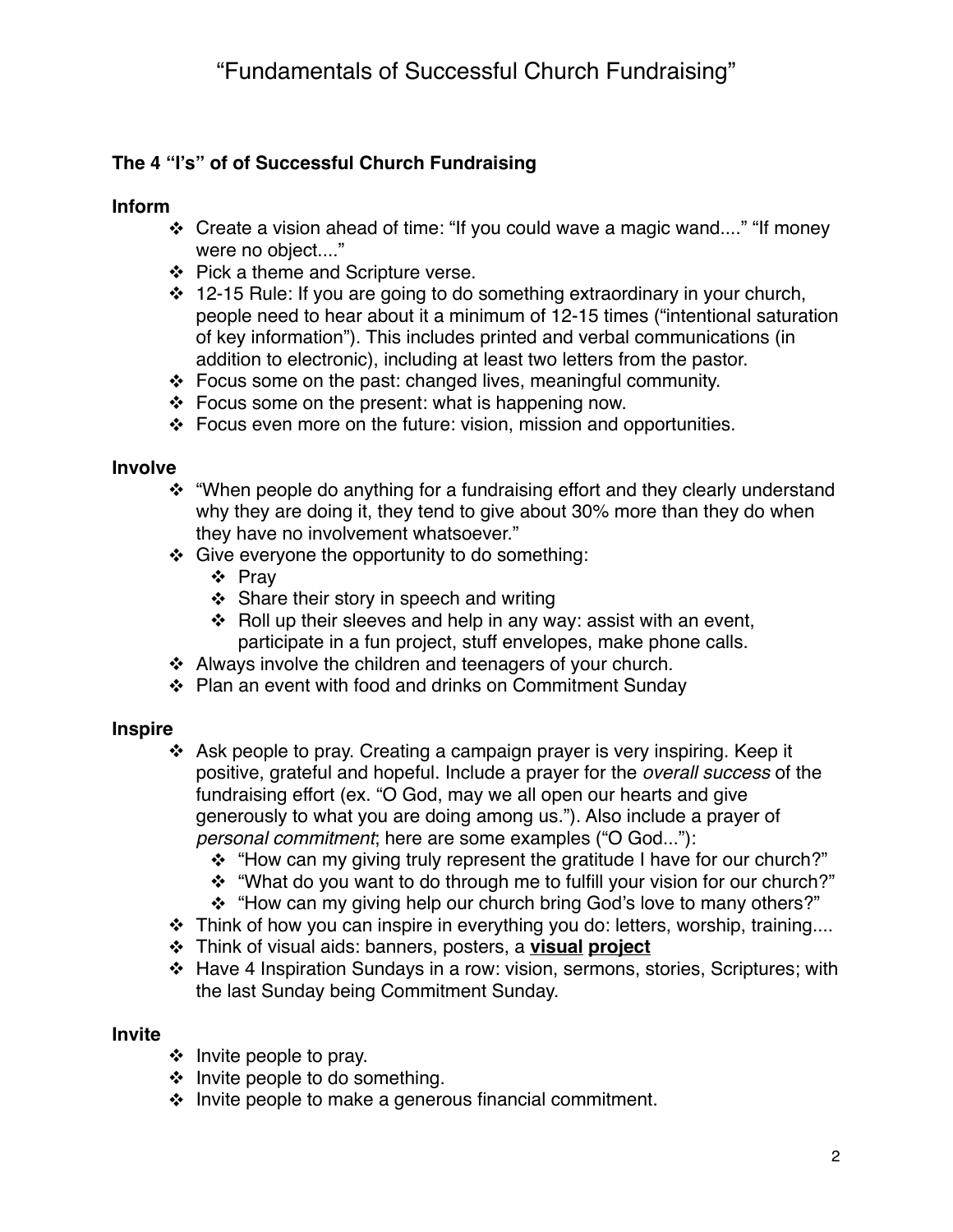## **Immediate Follow-Up**

- v **Thank the Congregation for Involvement and Commitment:** When the fundraising effort is over, publicly thank everyone in your worship service and in writing (bulletin, newsletter, etc.). Include the total amount of commitments.
- **<b>Thank Individuals:** Write a handwritten thank you note to everyone who made a commitment.
- **<sup>◆</sup> Thank God:** Give thanks for a successful fundraising effort in your worship service.

## **Ongoing Follow-Up**

**\_\_\_\_\_\_\_\_\_\_\_\_\_\_\_\_\_\_\_\_\_\_\_\_\_\_\_\_\_**

- v **Offering Envelopes:** Provide these a month before they are to be used.
- v **Quarterly Statements:** Send quarterly statements with a letter from the Pastor: April, July, October. Include the amount of commitment if one is given.
- v **Annual Statements:** Send an annual statement with a letter from the Pastor: January. Include the amount of commitment if one is given.
- v **Keep Talking:** Talk about ministry and changed lives throughout the year and thank the congregation for making it possible because of their generosity.
- v **New Member Cultivation:** Be sure to make enough extra material for new members who join during the year and invite them to make a commitment for the remainder of the year.

**NOTES:**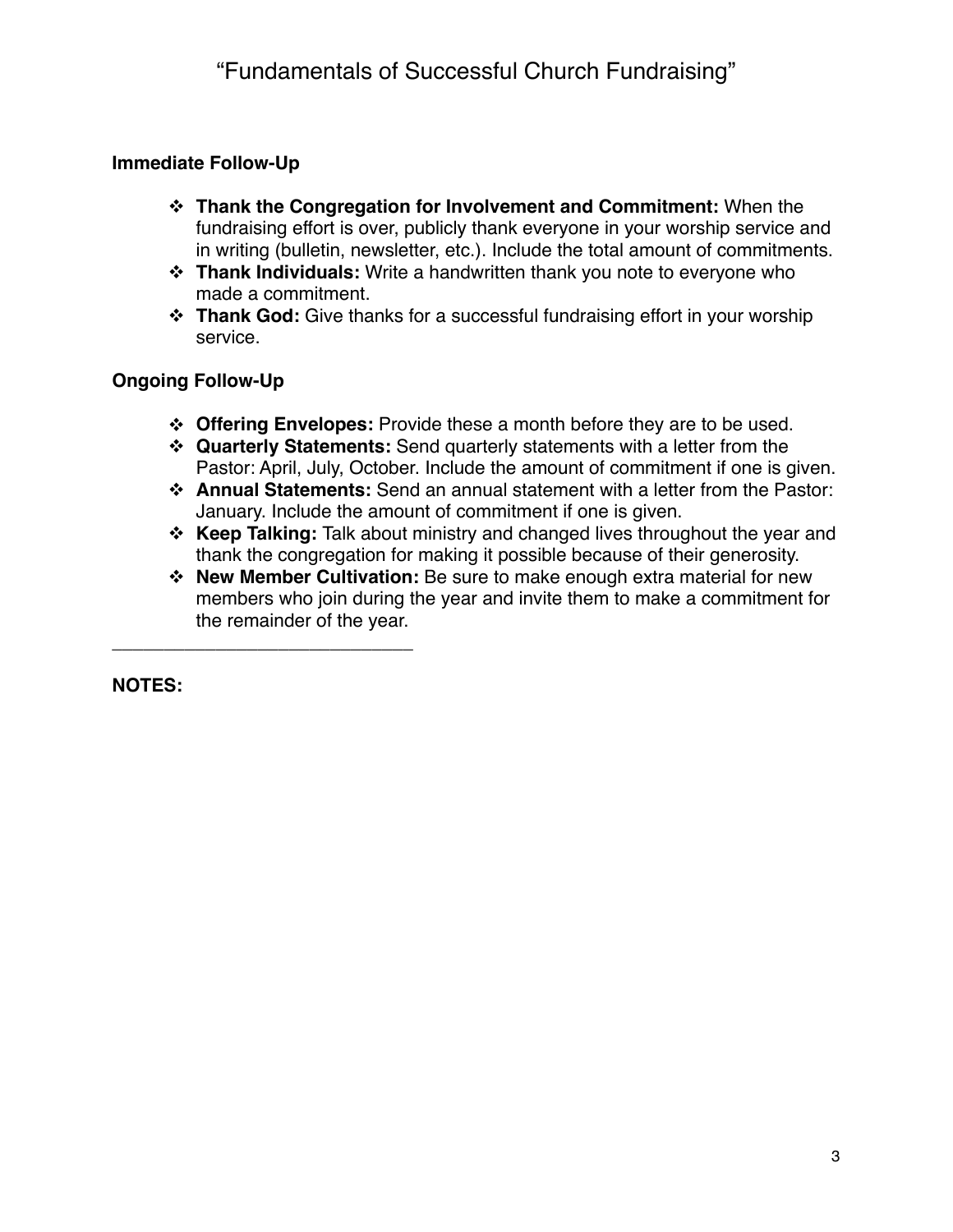## **Appendix 1: Essential Materials**

## **Prayer Card**

Create a prayer that you will ask everyone to pray and print it on a card.

## **Commitment Card and Privacy Envelope**

- v **Section 1** (**"For Church Records")** Include space for: name, contact info, total amount, amount per week or month (with a box to choose week or month) beginning (date & year), "I understand that this commitment can be changed at any time by giving notice to the church office," signature and date.
- v **Section 2 ("For Your Records")** Include space for: name, date, "I commit to express my gratitude for my church and support its vision by giving" total amount, amount per week or month (with a box to choose week or month) beginning (date & year).
- **↓ Order enough for:** everyone on the church mailing list, every bulletin on Commitment Sunday, those who may not give on Commitment Sunday (Letter #3), potential new members who may join during the year

## **Invitation to the Event**

Create a simple invitation to the event on Commitment Sunday. Enclose it in Letter #2.

## **Material for Visual Project**

Surface: Banner, poster board, bulletin board, etc. Something for each person: card, sticker, photo, etc.

## **Letter 1 from the Pastor**

Include the theme, a story, a brief message about the church's vision, a request to pray for a successful fundraising effort and personal commitment, and "save the date" for the event on Commitment Sunday. *Enclose* a prayer card.

## **Letter 2 from the Pastor**

Remind people of the theme; include another story and another brief message about the church's vision; ask for continued prayer; explain the "visual project" and specifically ask what you want them to do; invite people to complete the enclosed commitment card and bring it with them to church on Commitment Sunday. *Enclose* something for them to do as it pertains to the visual project (ex. "This Is My Dream" card); a commitment card and privacy envelope; an invitation to the event on Commitment Sunday.

## **Letter 3 from the Pastor**

*NOTE: Send this letter only to those who did not make a commitment on or before Commitment Sunday!* Remind people of the theme; explain the importance of everyone making a commitment, include another brief message about the church's vision; ask for continued prayer; invite people to complete the enclosed commitment card and either mail it or bring it with them to church by the deadline. *Enclose* a commitment card with privacy envelope.